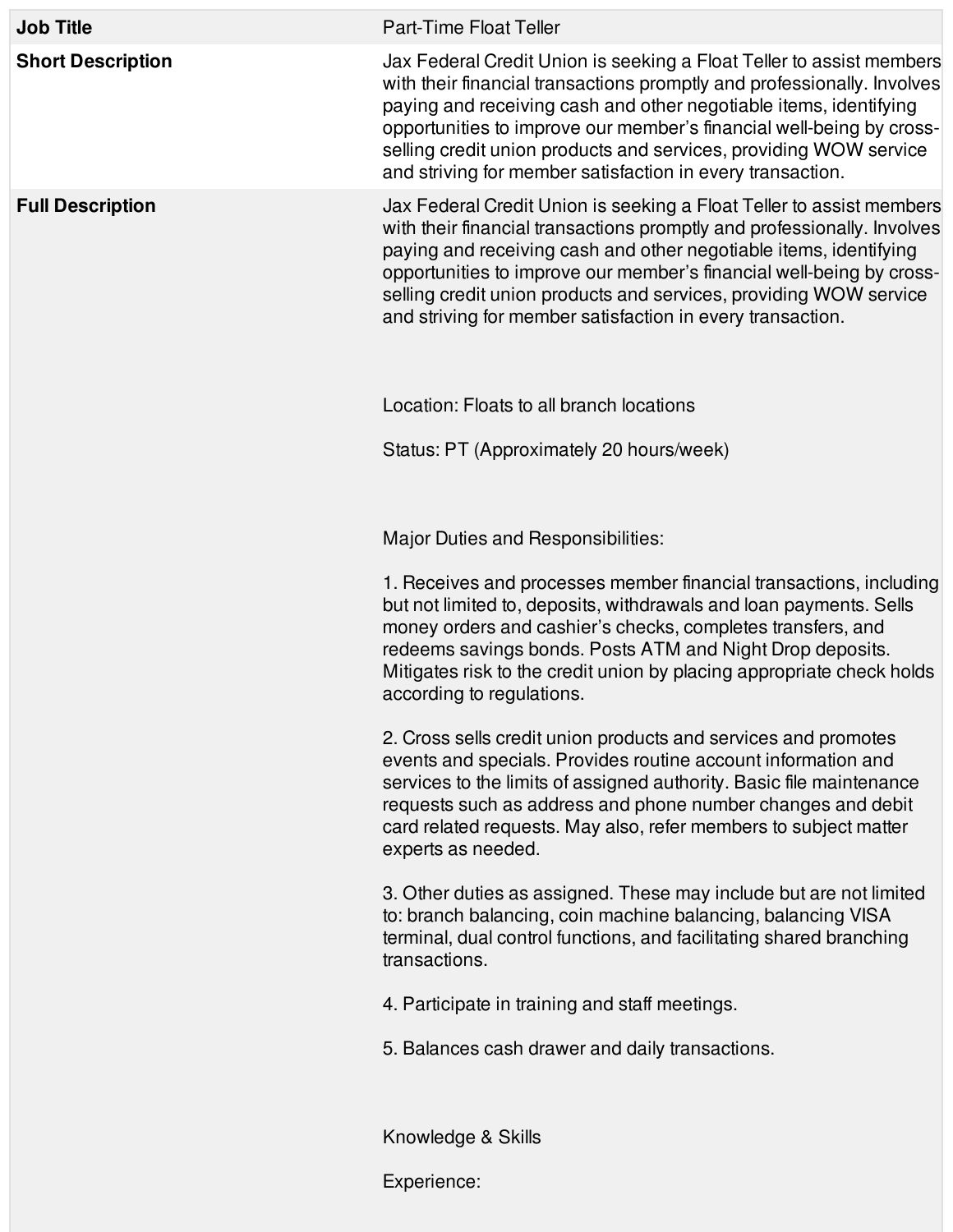Six months to two years of similar or related experience working with the public. Cash handling or prior customer service experience preferred.

Ten key calculator and computer keyboard by touch. Must be good with detail to deal with numbers and names. Familiarity with MS Word and MS Excel and ability to navigate between multiple windows simultaneously.Interpersonal Skills

Courtesy, tact, and diplomacy are essential elements of the job. Work involves personal contact with others inside and/or outside the organization, generally regarding routine matters for purposes of giving or obtaining information which may require some discussion.

Education/Certifications/Licenses:

A high school education or GED.

Other Skills:

Active listening Effective Speaking Critical Thinking Problem Solving **Writing** Mathematical Skills Time Management Accuracy & Attention to Detail

ADA Requirements

Physical Requirements:

While performing the duties of this job, the employee is regularly required to use hands to finger, handle, or feel; reach with hands and arms and talk or hear. The employee is frequently required to stand; walk; sit; climb or balance and stoop, kneel, crouch, or crawl.

The employee must occasionally lift/or move up to 50 pounds. Specific vision abilities required by this job include close vision, distance vision, color vision, peripheral vision, depth perception and ability to adjust focus.

Working Conditions:

The noise level in the work environment is usually moderate. Contact with others, primarily face-to-face or by phone within a small